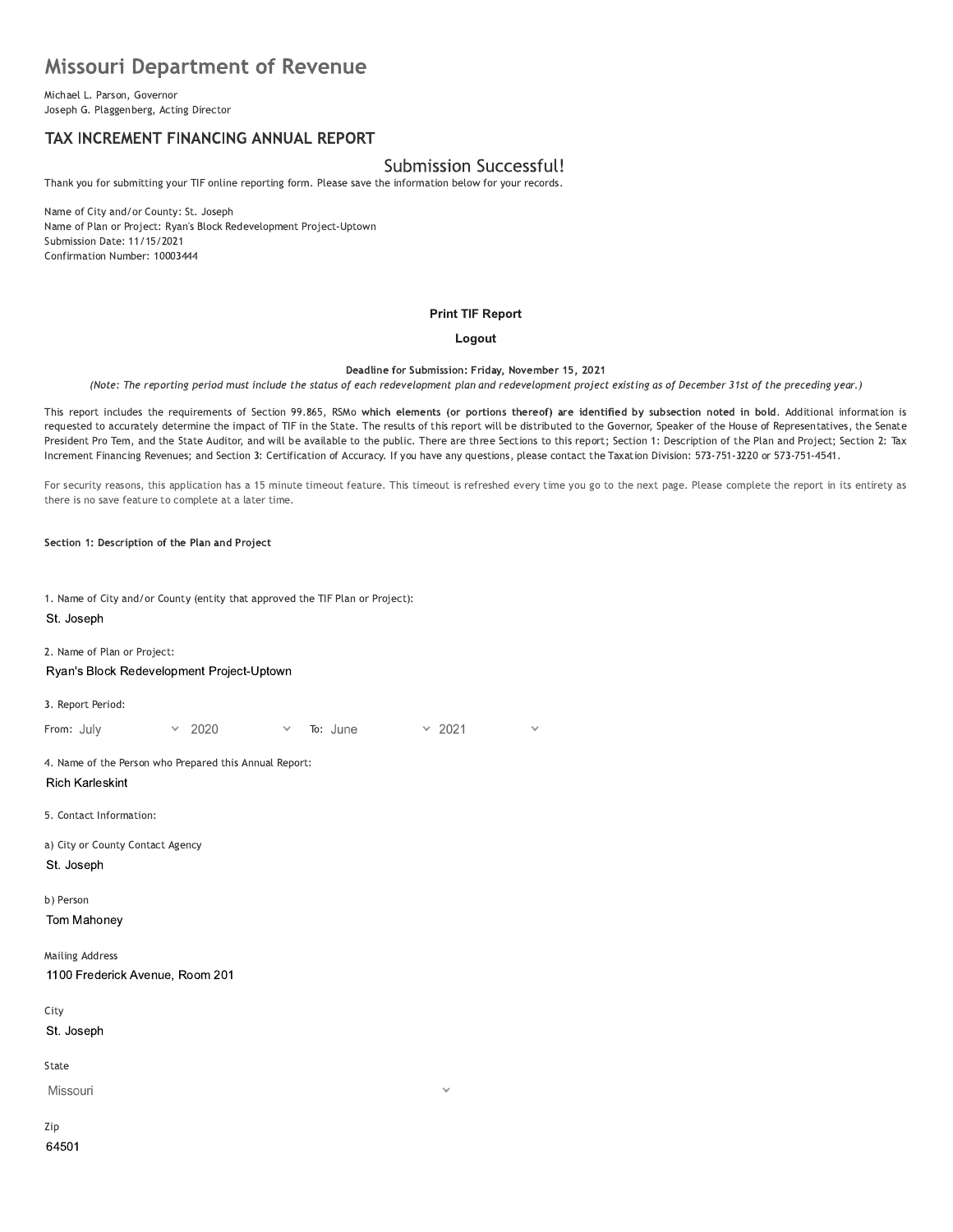| Phone                                                      |                      |  |
|------------------------------------------------------------|----------------------|--|
| 816-271-5526                                               |                      |  |
| Fax                                                        |                      |  |
| 816-271-4697                                               |                      |  |
| E-mail Address                                             |                      |  |
| tmahoney@stjoemo.org                                       |                      |  |
|                                                            |                      |  |
| c) Private Sector Developer                                |                      |  |
| St. Joseph Restoration                                     |                      |  |
|                                                            |                      |  |
| d) Person                                                  |                      |  |
| Olin Cox                                                   |                      |  |
| Phone                                                      |                      |  |
| 816-676-1529                                               |                      |  |
|                                                            |                      |  |
| Fax                                                        |                      |  |
|                                                            |                      |  |
| E-mail Address                                             |                      |  |
|                                                            |                      |  |
| 6. Original Date Plan/Project Approved:                    |                      |  |
|                                                            |                      |  |
| December                                                   | 2006<br>$\checkmark$ |  |
| 7. Ordinance Number (if available):                        |                      |  |
| 6975                                                       |                      |  |
| 8. Most Recent Plan Amendment Date (if any): [99.865.1(9)] |                      |  |
| Select a Month                                             | $\times$ 20          |  |
|                                                            |                      |  |
| 9. Ordinance Number (if available):                        |                      |  |
|                                                            |                      |  |
| 10. State House District:                                  |                      |  |
| 27                                                         |                      |  |
| 11. State Senate District:                                 |                      |  |
| 34                                                         |                      |  |
|                                                            |                      |  |
| 12. School District:                                       |                      |  |
| 294                                                        |                      |  |

13. General Location of Area or Project Area (if available, please e-mail a copy of Redevelopment Area Boundary Map from Plan to TIFreporting@dor.mo.gov:[99.865.1(10)] The redevelopment area is located at 1137-1141 Frederick Avenue.

14. Brief Description of Plan/Project: [99.865.1(10)]

Ryan's Block is the first of the TIF projects located within the Uptown Redevelopment Area. The plan will rehabilitate and restore the Ryan Block Building at 1137-1141 Frederick Avenue and demolish the existing building at

15. Plan/Project Status (checkmark one which best describes status):

 $\bigcirc$ Starting-Up

**OSeeking Developer**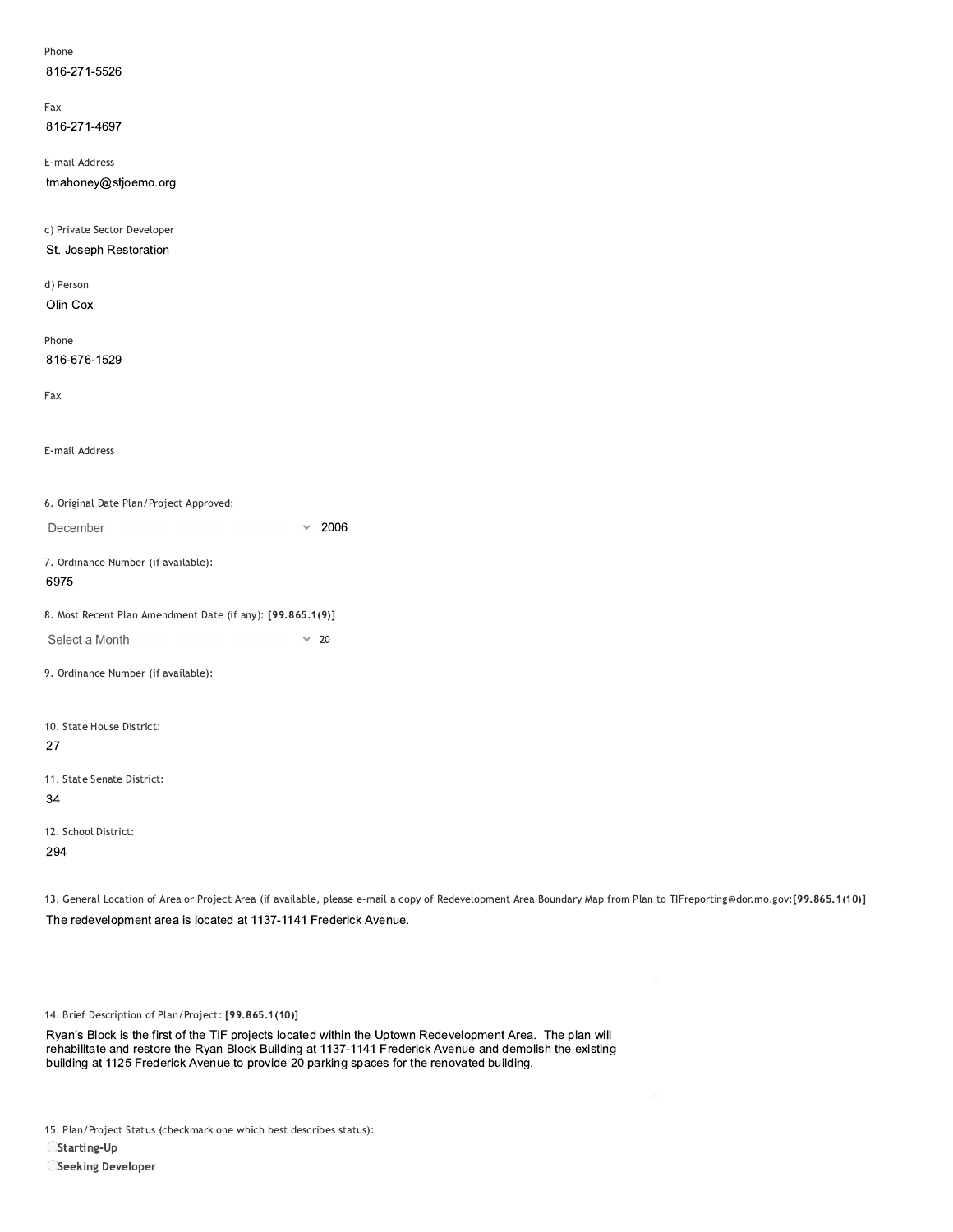**OUnder Construction OFully-Operational Olnactive ODistrict Dissolved** If clarification is needed on Plan/Project Status:

Optional...

16. Area Type (checkmark all applicable):

 $\vee$  Blight

Conservation

Economic Development

17. How was the "but-for" determination made? (checkmark all applicable):

Project had unusual/extraordinary costs that made the project financially unfeasible in the market place.

Project required significant public infrastructure investment to remedy existing inadequate conditions.

Project required significant public infrastructure investment to construct adequate capacity to support the project.

Project required parcel assembly and/or relocation costs.

If clarification is needed on "but-for" determination:

Optional...

18. Major Development Obstacles to be Overcome:

Age of structures which demonstrate unsanitary or unsafe housing conditions. Building conditions which demonstrate unsanitary or unsafe housing conditions. Alley and sidewalk deficiencies, unsuitable for vehicular parking and many impassible. Vacant buildings create conditions which constitute an economic and social liability.

19. Briefly Describe the Project's Public Benefits: [99.865.1(10)]

The project will encourage other owners within the Uptown redevelopment area to rehabilitate their structures through the use of financial incentives. The rehabilitation will provide a sense of security to landowners within the immediate.

20. Briefly Describe Agreements with the Developer: [99.865.1(9)]

 $N/A$ 

|            |  | 21. Brief Description of Any Agreements with the Affected Taxing Districts: [99.865.1(9)] |  |  |  |  |
|------------|--|-------------------------------------------------------------------------------------------|--|--|--|--|
| <b>AIA</b> |  |                                                                                           |  |  |  |  |

 $N/A$ 

22. Number of Relocated Residences During This Report Period:

 $\mathbf 0$ 

23. Number of Relocated Businesses During This Report Period:

 $\mathbf 0$ 

24. Number of Parcels Acquired Through Use of Eminent Domain Power in This Report Period: [99.865.1(12)]

 $\mathbf 0$ 

25. Identify any Businesses that have Relocated to the Redevelopment Area During This Report Period: (Completion of this section satisfies requirements of 99.810.2 'New Business Report', otherwise due by the last day of February).

> Name: Address: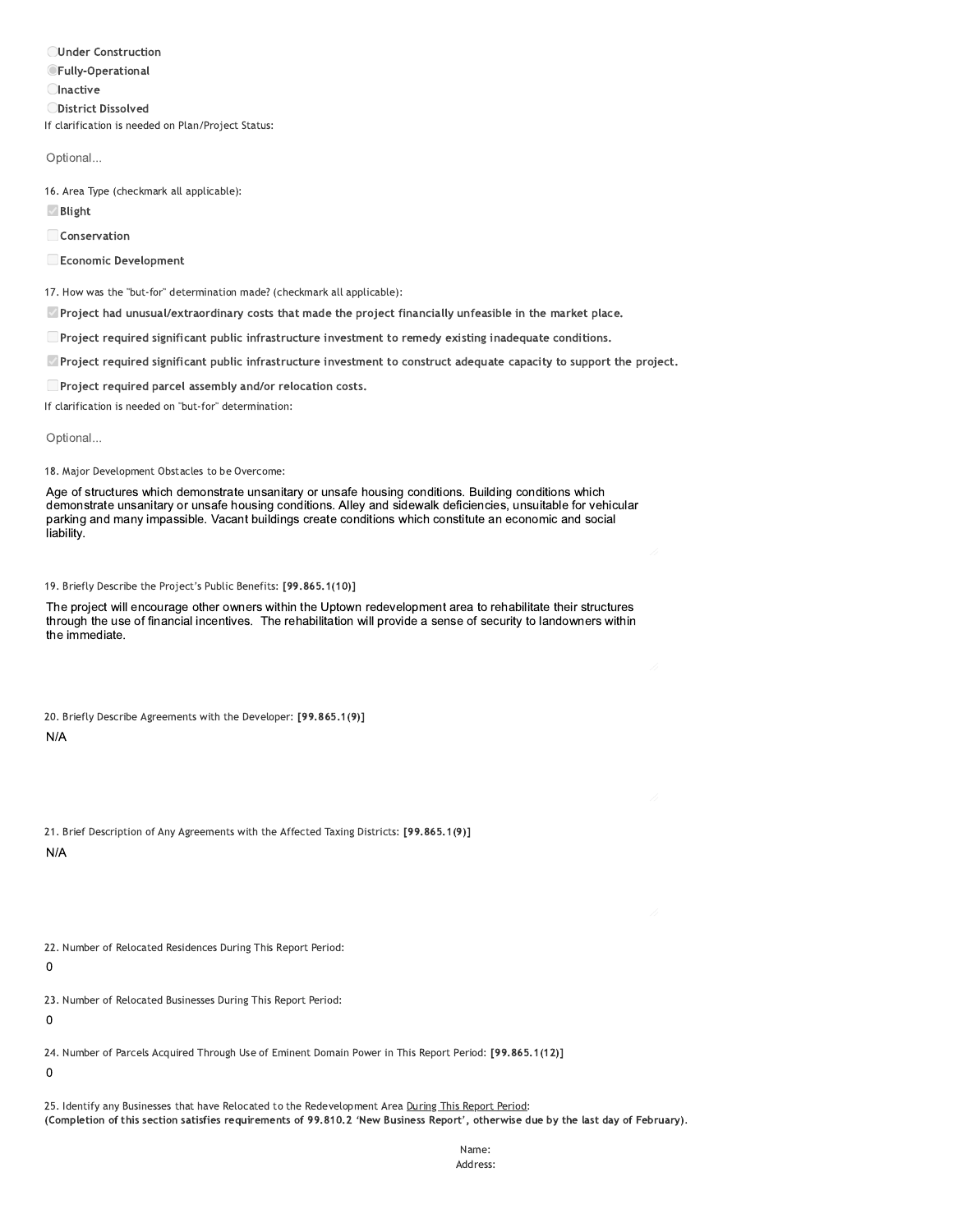#### Phone Number: Primary Business Line: Relocated From What City/County?

26. Estimate of New Jobs: Projected: 0

Actual to date: 24

27. Estimate of Retained Jobs: Projected: 0

Actual to date: 0

Section 2: Tax Increment Financing Revenues

TIF Revenue Deposits to the Special Allocation Fund as of the Report Date:

a) Payments in Lieu of Taxes (PILOTs): [99.865.1(6)]

Total received since inception:

\$16,102.34

Amount on hand (as of report date):

 $\sqrt{5}$  O

b) Economic Activity Taxes (EATs): [99.865.1(8)]

Total received since inception:

\$13,293.77

Amount on hand (as of report date):  $50$ 

Total Revenue on hand in the Special Allocation Fund as of Report Date: [99.865.1(1)] \$23,353.86

29. Expenditures for Total Project Costs Funded by TIF: [99.865.1(2)]

a) Public Infrastructure (streets, utilities, etc)

Total Since Inception:

 $\sqrt{5}$  O

Report Period Only:

 $\sqrt{5}$  O

b) Site Development (grading, dirt moving, etc.)

Total Since Inception: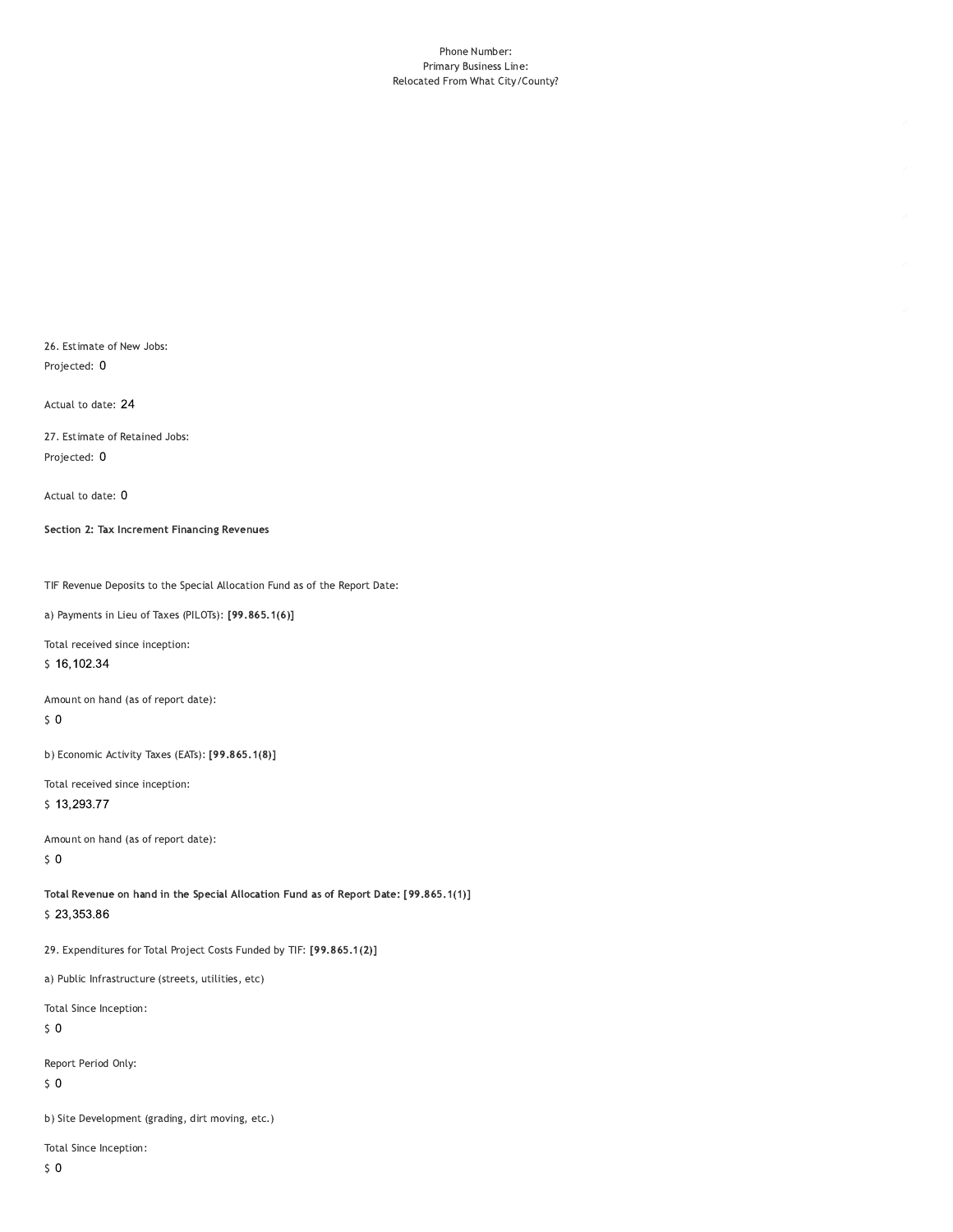Report Period Only:

 $\zeta$  0

c) Rehab of Existing Buildings [99.865.1(11)]

Total Since Inception:

 $\sqrt{5}$  O

Report Period Only:

 $50$ 

d) Acquisition of Land or Buildings [99.865.1(11)]

Total Since Inception:

 $\zeta$  0

Report Period Only:

 $\sqrt{5}$  O

e) Other (specify): City Expenses

Total Since Inception:

 $$1,356.46$ 

Report Period Only:

 $50$ 

f) Other (specify): Optional...

Total Since Inception:

 $50$ 

Report Period Only:

 $\sqrt{5}$  O

Amount Paid on Debt Service: [99.865.1(3)]

g) Payments of Principal and Interest on Outstanding Bonded Debt:

Since Inception:

 $\zeta$  0

This Reporting Period:

 $\sqrt{5}$  O

h) Reimbursement to Developer for Eligible Costs:

Since Inception:

 $\sqrt{5}$  O

This Reporting Period:

 $\sqrt{5}$  O

i) Reimbursement to Municipality (or other Public Entity) for Eligible Costs:

Since Inception:

 $$1,046.45$ 

This Reporting Period:  $$172.31$ 

30. Anticipated TIF Reimbursable Costs (Only include hard costs; do not include interest or bond issuance costs.):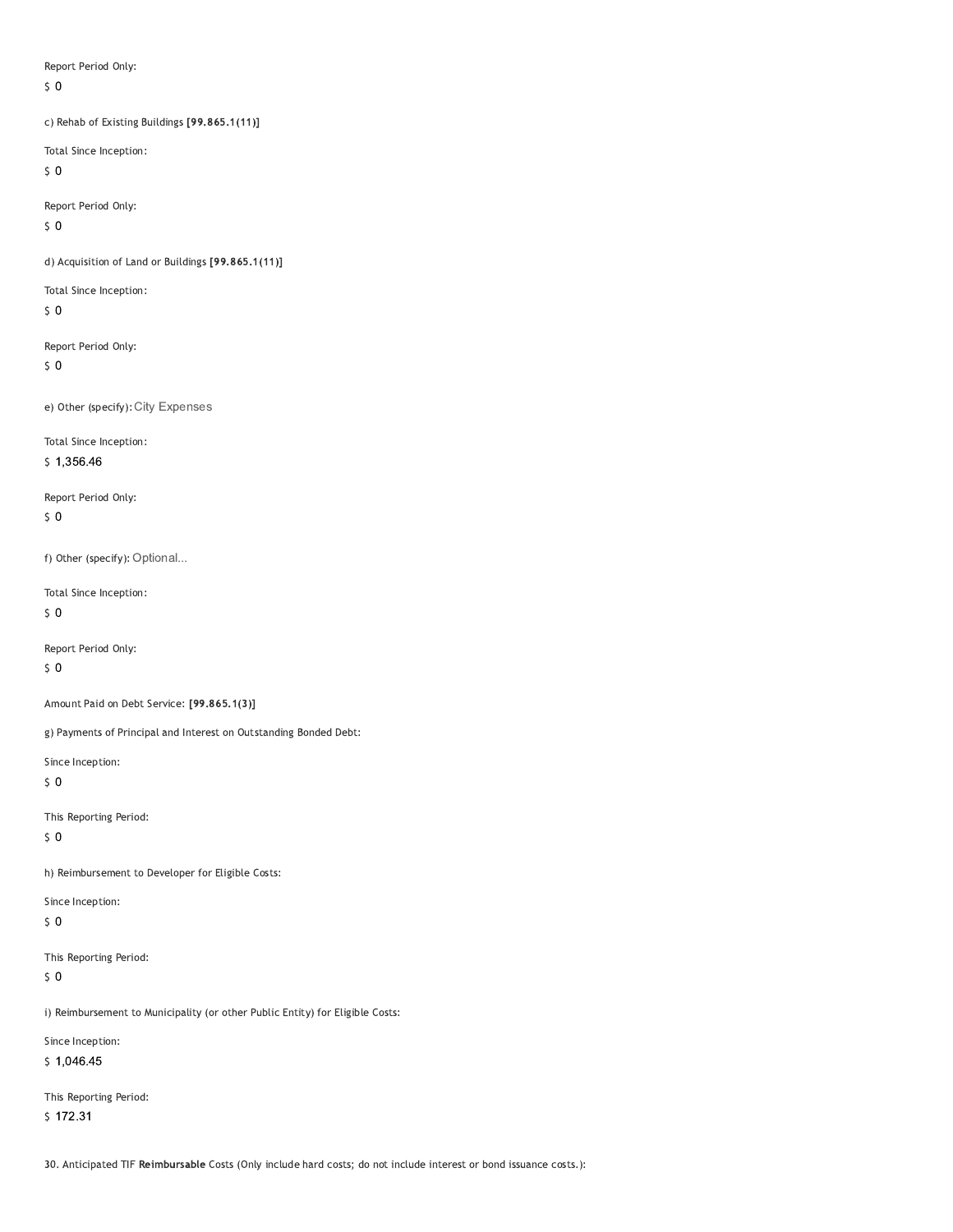a) Public Infrastructure and Site Development Costs (utility extensions, road improvements, stormwater, demolition, grading, etc.):

 $$8,000$ 

b) Property Acquisition and Relocation Costs:

 $50$ 

c) Project Implementation Costs (including professional fees):

\$309,766.86

d) Other (specify, as applicable): Optional...

 $50$ 

e) Other (specify): Optional...

 $\sqrt{5}$  O

f) Other (specify): Optional...

 $\mathsf{S}$  0

Total Anticipated TIF Reimbursable Project Costs:

## \$317,766.86

31. Anticipated Total Project Costs:

#### \$858,945.00

(Please e-mail a copy of the budgets from the Redevelopment Plan for Anticipated Total Project Costs and Anticipated Reimbursable TIF Costs if any revisions occurring since previous filing to TIFreporting@dor.mo.gov.)

32. TIF Financing Method (checkmark all applicable):

Pay-as-you-go

General Obligation Bonds

TIF Notes

 $\Box$ Loan

TIF Bond

Industrial Revenue Bond

Other Bond

 $\Box$  Other

Maturity of TIF Obligations (term of the TIF payout)

33. Original Estimate (# of years to retirement):

## 23

34. Current Anticipated Estimate (# of years to retirement):

 $\overline{9}$ 

## **Estimated Increase in Tax Generation**

35. Original Assessed Value of the Redevelopment Project: [99.865.1(4)]

 $$14,770$ 

36. Assessed Valuation Added to the Redevelopment Project (as of the end of the reporting period): [99.865.1(5)]

 $$58,100$ 

37. Anticipated Assessed Value at Time of District Termination:

### \$278,874

38. Total Amount of Base Year EATs: [99.865.1(7)]

## $50$

39. Total Amount of Base Year PILOTs:

 $$1,000$ 

40. Total Annual EATs Anticipated at Time of District Termination:

 $$10,213$